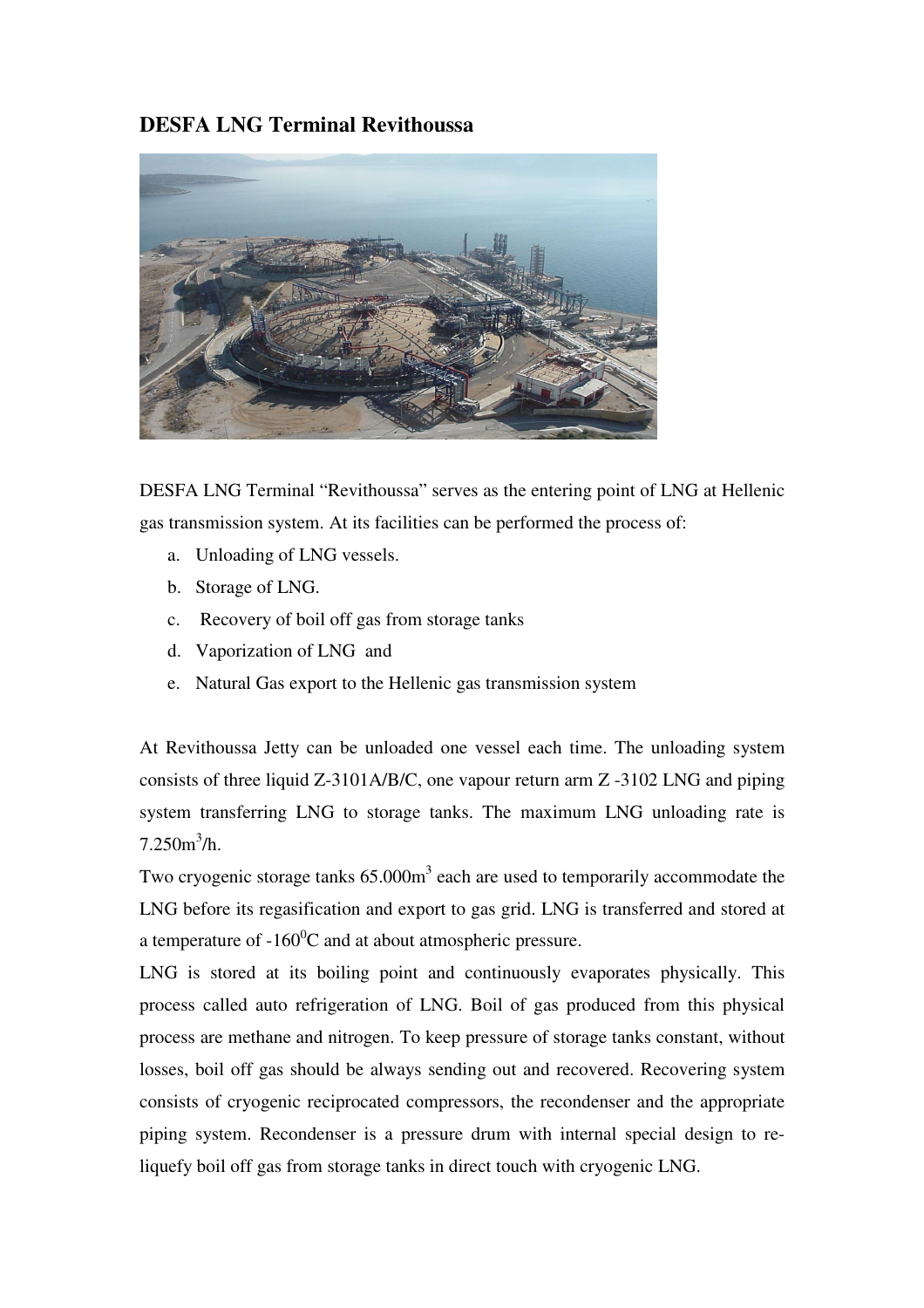Sending LNG out of storage tanks to vaporization process area eight (8) in tank low pressure pumps (LP) ( J-3201 A/B/C/D/E/F/G/H) are used. These LP pumps feed normally Recondenser, or alternatively at high vaporization rates directly to the high pressure pump system. Recondenser is also suction drum for the high pressure pumps J-3101 A/B, J-3102 A/B and J-3103 A/B.

High pressure pumps increase pressure of the LNG at adequate level for making easier the vaporization process of LNG and sent it to high pressure gas grid. The vaporizers (M-3101 A/B/C and M-3102 A/B/C/D) are cryogenic heat exchangers with heating capacity adequate to regasify LNG continuously. Additionally they raise the temperature of gas at least to  $+3.5^{\circ}$ C before entering the Hellenic natural gas grid.

Two submarine gas pipelines (2x24"), having length of 510m and 620m connect LNG Terminal sendout pipe with Agia Triada metering station which is the entry point to the Hellenic gas transmission system.

## **L.N.G. Terminal Capacities**

- 1. Sustained Maximum Send out Rate (SMSR): **1.000 m<sup>3</sup> /h.**
- 2. Peak Send out Rate (Peak): **1.250 m 3 /h.**
- 3. Minimum Send out Rate: **85 m<sup>3</sup> /h.**
- 4. Yearly Average Send out Rate: **365 days x 24 hours x 1000 m<sup>3</sup> /h.**

| <b>Description</b>                       | Tag No.      | Capacity                              | <b>Operating Pressure</b> |
|------------------------------------------|--------------|---------------------------------------|---------------------------|
|                                          |              |                                       |                           |
| <b>Low Pressure pumps</b>                | J3201A/B/C/D | $200 \text{ m}^3$ LNG/h               | 12 barg                   |
|                                          | /E/F/G/H     |                                       |                           |
| <b>High Pressure Pumps</b>               | J3101A/B     | $120 \text{ m}^3$ LNG/h               | 82 barg                   |
|                                          | J3102A/B     | $220 \text{ m}^3$ LNG/h               | 82 barg                   |
|                                          | J3103A/B     | $300 \text{ m}^3$ LNG/h               | 82 barg                   |
| <b>Vaporizers</b>                        |              |                                       |                           |
| Rack<br><b>Open</b>                      | M-3101 A/B   | $125 \text{ m}^3$ LNG/h               | $26 - 64$ barg            |
| (O.R.V.)<br><b>Vaporizers</b>            |              |                                       |                           |
|                                          | M-3101 C     | $\overline{381}$ m <sup>3</sup> LNG/h | $26 - 64$ barg            |
| <b>Submerged</b>                         | M-3102 A/B   | $125 \text{ m}^3$ LNG/h               | $26 - 64$ barg            |
| <b>Combustion</b><br>Vaporizers (S.C.V.) | M-3102 A/B   | $\overline{190}$ m <sup>3</sup> LNG/h | $26 - 64$ barg            |

## **Main Equipment**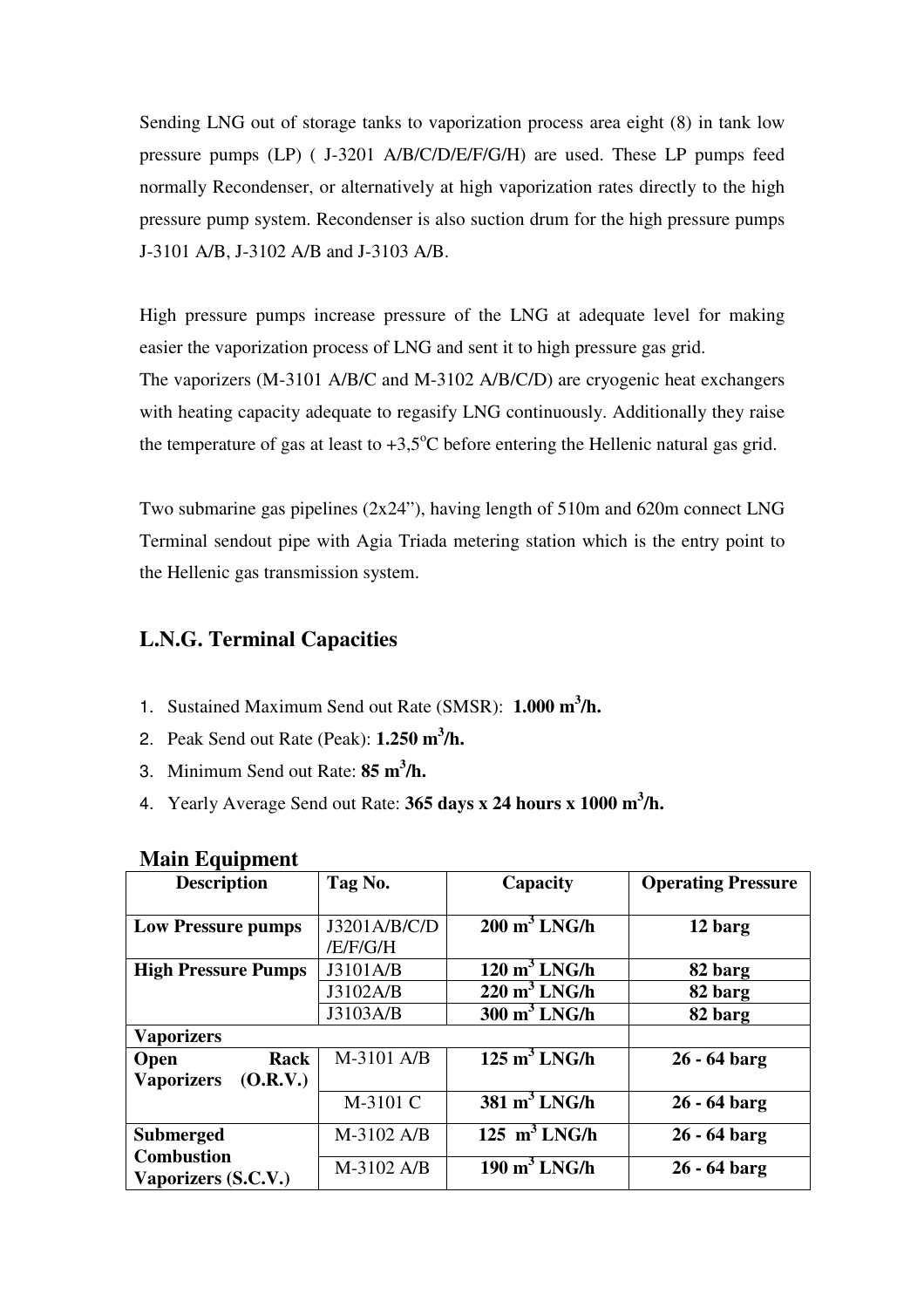| Cryogenic              | <b>Boil-Off</b> $\vert$ V-3101 A/B/C | 4800 Kg/h                   | 100mbarg – 7barg |
|------------------------|--------------------------------------|-----------------------------|------------------|
| <b>Gas Compressors</b> |                                      |                             |                  |
|                        |                                      |                             |                  |
| <b>Sea Water Pumps</b> | J4101A/B/S                           | $2035 \text{ m}^3/\text{h}$ | 6 barg           |
|                        | J4102 A/B/S                          | $3035 \text{ m}^3/\text{h}$ | 6 barg           |

## **Cogeneration Plant of Power & Heat**

Cogeneration power plant of high efficiency (> 87%) has been operating from 2009, supplying the necessary power to LNG terminal.

The two (2) internal combustion, 16 cylinders-V form gas engines, are combined with two generators producing 6,5 MW of power at 6.000 volts each.

Each generator can work alone or together supplying total power for LNG terminal operation giving high reliability to vaporization process. In addition each generator or both can be synchronized and parallelized to the national power grid.

In case of total power loss (total loss of grid also), the necessary electrical power to restart all the auxiliaries of the power plant provided by two auxiliary emergency Diesel Generators, 2MVA each, at 6.000 V. Power Plant and EDGs assure terminal's total independency of power supply.

In addition to power supply, heat recovered from the plant gives a high thermal energy benefit to terminal for vaporization of LNG. Heat recovery system from exhaust gases and cooling water of power plant provides of almost 13 MW of thermal energy to the LNG terminal.

The heat recovering system includes a semi-closed hot water circuit involving pumps, and heat exchangers. Hot water is transferred to the modified submerged combustion vaporizers (SCVs) for the regasification process of LNG.